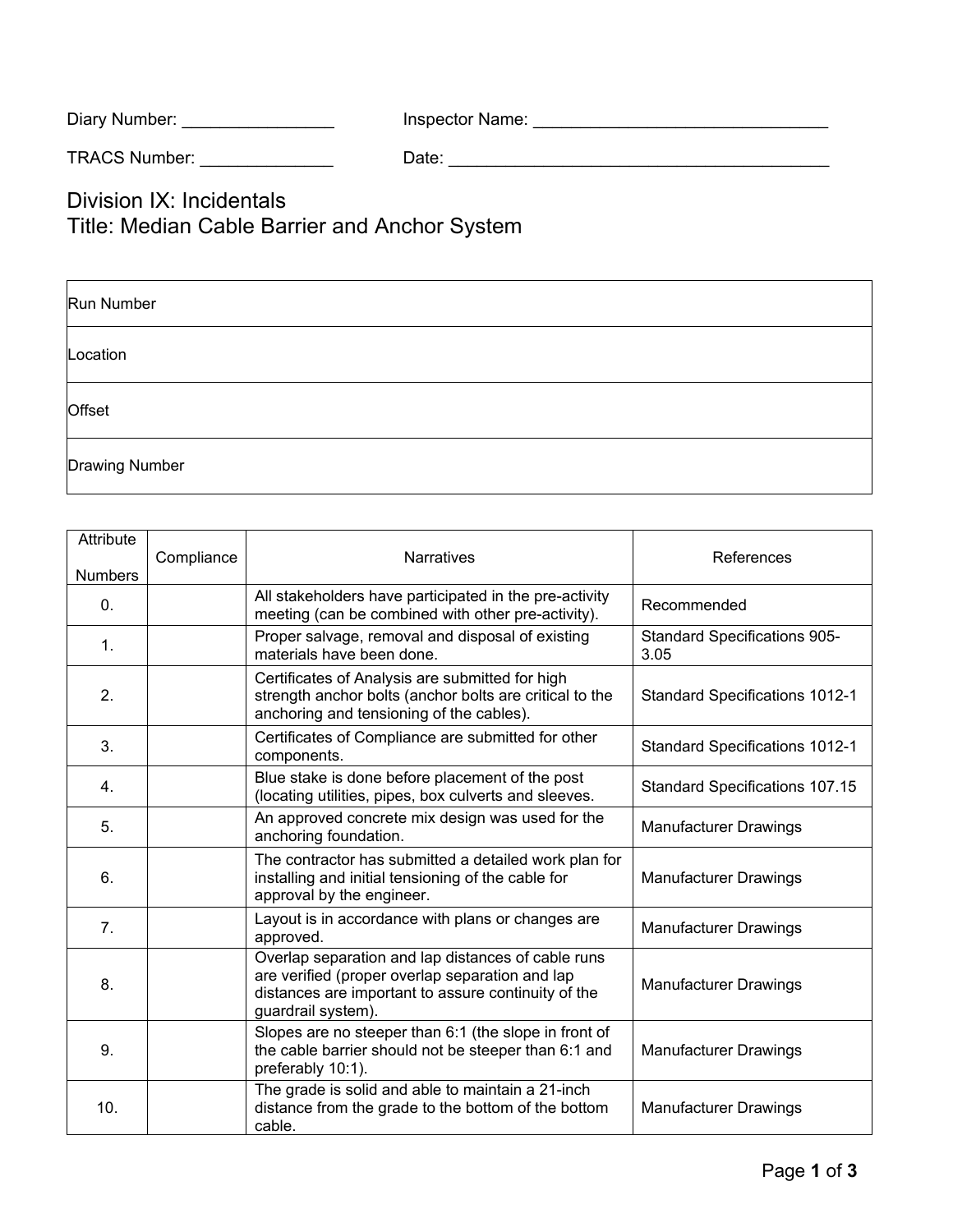| 11. | The anchor footer is a minimum of 4 feet x 5 feet x 3<br>feet 4 inches in depth.                                                                                    | <b>Manufacturer Drawings</b>                    |
|-----|---------------------------------------------------------------------------------------------------------------------------------------------------------------------|-------------------------------------------------|
| 12. | Over excavation of the anchor footing is compacted<br>or filled in with concrete.                                                                                   | <b>Manufacturer Drawings</b>                    |
| 13. | All anchors reinforcing steel placement is verified<br>(proper anchorage is essential to cable barrier impact<br>performance).                                      | <b>Manufacturer Drawings</b>                    |
| 14. | The center of the breakaway anchor angle is 2 foot 2<br>inches from the edge of the footing (on the nearest<br>adjacent traffic side).                              | <b>Manufacturer Drawings</b>                    |
| 15. | The breakaway anchor post is 2 feet from the edge of<br>the footing (on the traffic side).                                                                          | <b>Manufacturer Drawings</b>                    |
| 16. | The spacing distance from the slip post to the first<br>line post is 16 feet.                                                                                       | <b>Manufacturer Drawings</b>                    |
| 17. | The spacing distance from the first line post to the<br>second line post does not exceed 8 feet.                                                                    | <b>Manufacturer Drawings</b>                    |
| 18. | The line posts are NOT driven to full depth during<br>initial installation (wire height will control post<br>embedment depth).                                      | <b>Manufacturer Drawings</b>                    |
| 19. | All posts are plumb with the plates parallel to the<br>cables.                                                                                                      | <b>Manufacturer Drawings</b>                    |
| 20. | Post spacing does not exceed 16 feet, with 12 to 16<br>feet typical (post spacing beyond 16 feet may result<br>in excessive sagging).                               | <b>Manufacturer Drawings</b>                    |
| 21. | Cables are oriented correctly from the anchor post<br>bracket to the breakaway anchor angle (critical to<br>tensioning of cable and impact performance).            | <b>Manufacturer Drawings</b>                    |
| 22. | All welds have NO visible cracks or defects.                                                                                                                        | <b>Manufacturer Drawings</b>                    |
| 23. | The anchor bolts for the anchor post slip base have<br>been torqued to 26 ft-lbs. (to allow the base to<br>properly slip on impact).                                | <b>Manufacturer Drawings</b>                    |
| 24. | The keeper rod (1/16 inch) is properly set in the<br>breakaway anchor angle.                                                                                        | <b>Manufacturer Drawings</b>                    |
| 25. | On spring cable end assembly and turnbuckle end<br>assembly, the 3/4-inch galvanized rounded square<br>nut is used.                                                 | <b>ARTBA Drawings RCEO1,</b><br>RCEO3 and FNS20 |
|     |                                                                                                                                                                     | <b>Manufacturer Drawings</b>                    |
| 26. | Wedges have been properly woven into the cable at<br>fittings and splices.                                                                                          | <b>Manufacturer Drawings</b>                    |
| 27. | The vertical cable spacing is 6 inches center-to-<br>center.                                                                                                        | <b>Manufacturer Drawings</b>                    |
| 28. | Initial tensioning is performed in accordance with the<br>spring adjustment table.                                                                                  | <b>Manufacturer Drawings</b>                    |
| 29. | Clear distance of at least 10 feet is available on the<br>opposite side of the impact area.                                                                         | <b>Manufacturer Drawings</b>                    |
| 30. | The installation and tensioning of individual cable<br>runs are completed in one work shift.                                                                        | <b>Manufacturer Drawings</b>                    |
| 31. | The final adjustment of post height is made after the<br>cable tensioning and final grading (mounting height of<br>barrier is important to the impact performance). | <b>Manufacturer Drawings</b>                    |
|     |                                                                                                                                                                     |                                                 |
| 32. | No punching, drilling, cutting or welding was<br>performed after galvanization.                                                                                     | <b>Manufacturer Drawings</b>                    |